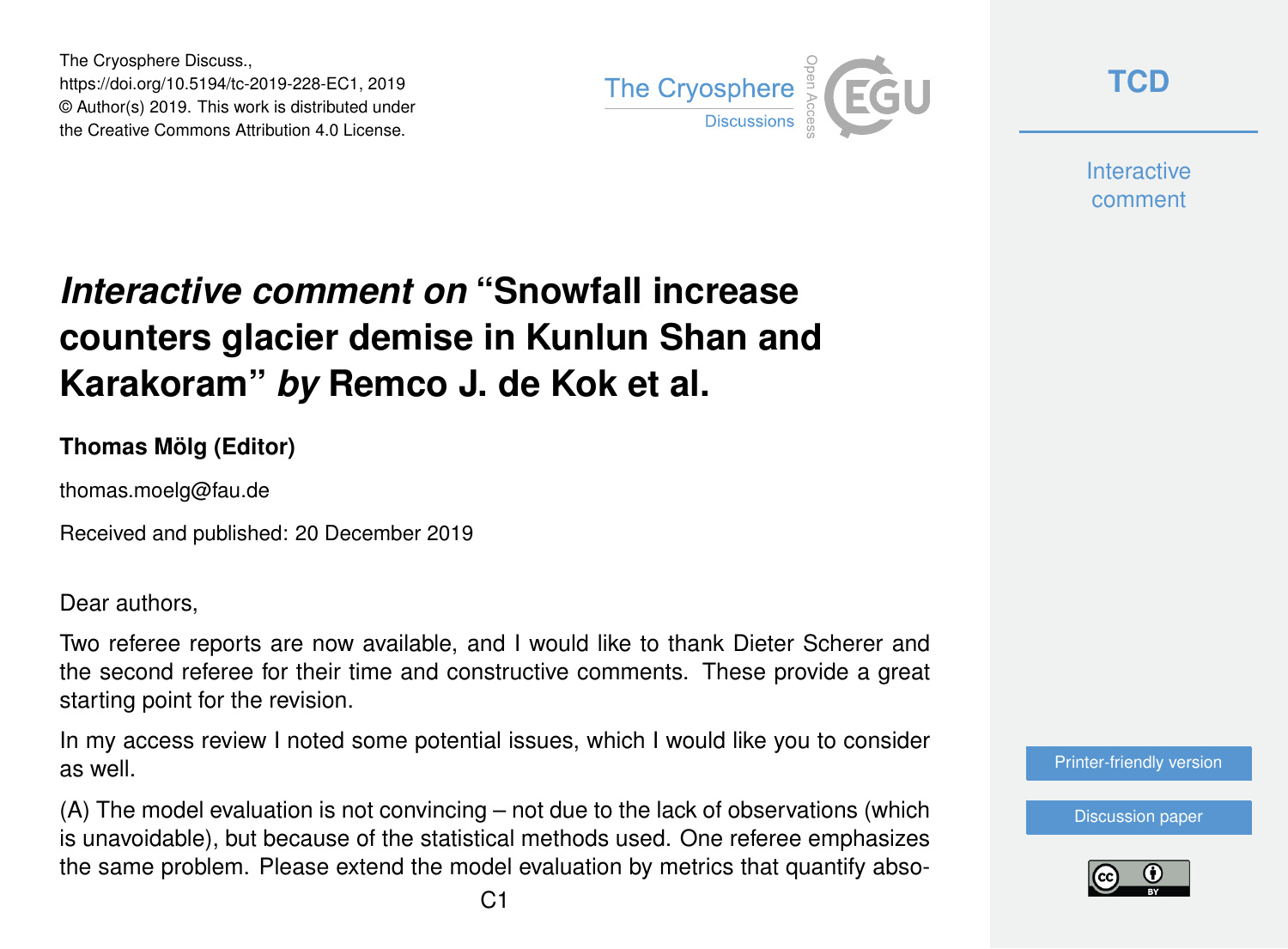lute differences (correlations only tell you about variabilities) and be more systematic (c.f., one referee is surprised that annual/May-Sep/and July precipitation are selected). The referee suggestions are very helpful in this regard. In the end, you should demonstrate to the reader that there is confidence in the model results and that they are not a mere model product but represent the real world.

(B) The study is mostly descriptive, and the model output is hardly analysed in terms of processes that could explain the glacier and temperature/precipitation patterns. This approach also results from the fact that descriptions are often (too) short (as the paper was obviously compiled for a short-format journal in the beginning), which leaves some things unclear. Any efforts to expand in this respect would surely be appreciated by the future readers.

Minor (specific) remarks are as follows.

26: "but this alone cannot explain . . ." // any reference to support the statement?

63: Please justify why only the upper 35 levels are chosen for nudging

65: How do the nudging parameters compare to the standard values suggested by the developers?

Section 2.1 and rest of paper: I am not sure that calling 20x20 km resolution "high" is still appropriate. It was fine some years ago (and I did so too), but in the meantime with growing computational power, km-scale runs over more than a decade are already available.

Section 2.2: Please clarify the ice dynamics part of the model. It is hard to understand from the current descriptions.

103: why are these three variables chosen for the clustering? I can't comprehend why it is a mix of surface variables and pressure-based variables.

106: please say something like "(indicated later in Fig. 11)", otherwise it seems odd

**[TCD](https://www.the-cryosphere-discuss.net/)**

**Interactive** comment

[Printer-friendly version](https://www.the-cryosphere-discuss.net/tc-2019-228/tc-2019-228-EC1-print.pdf)

[Discussion paper](https://www.the-cryosphere-discuss.net/tc-2019-228)